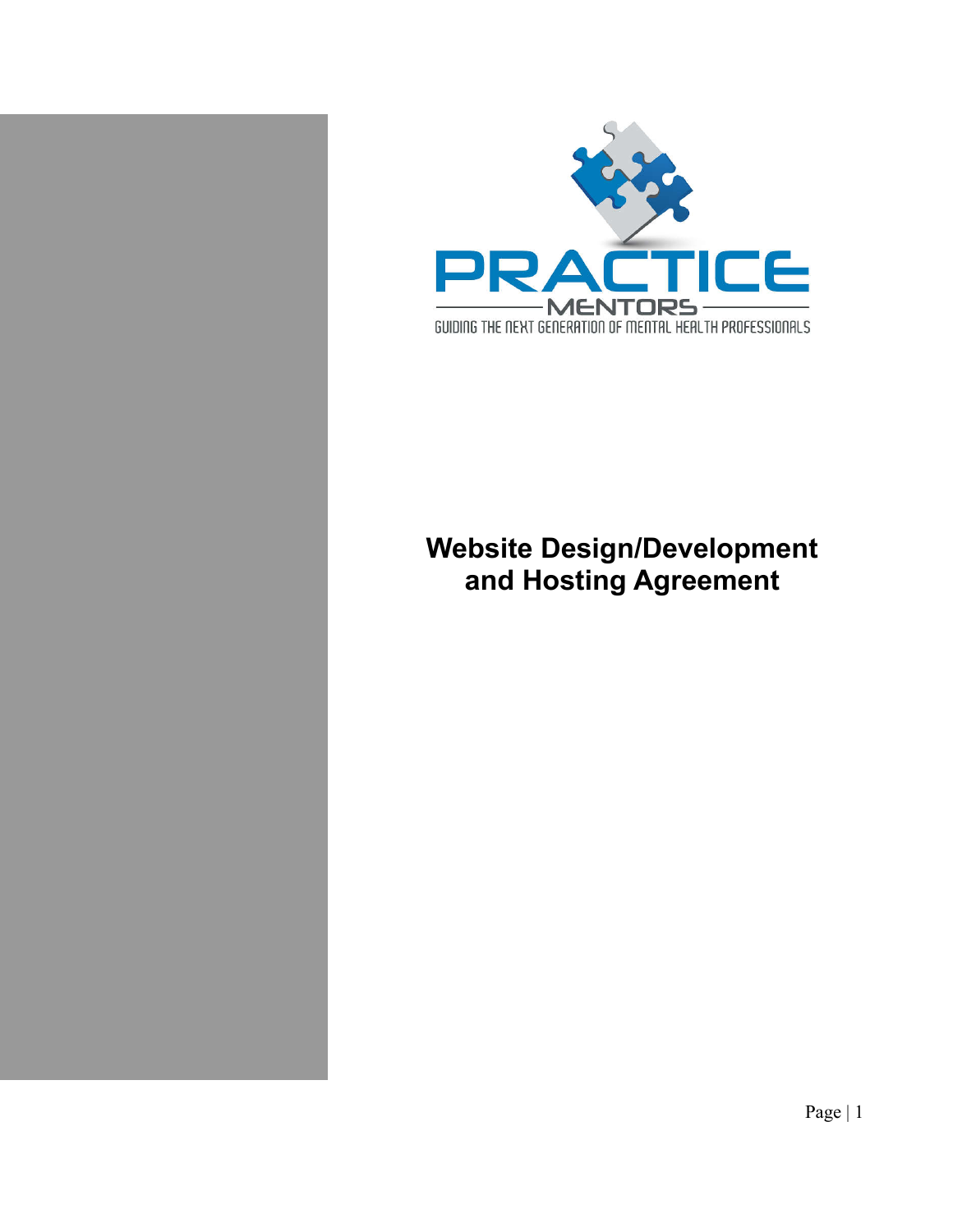# **Table of Contents**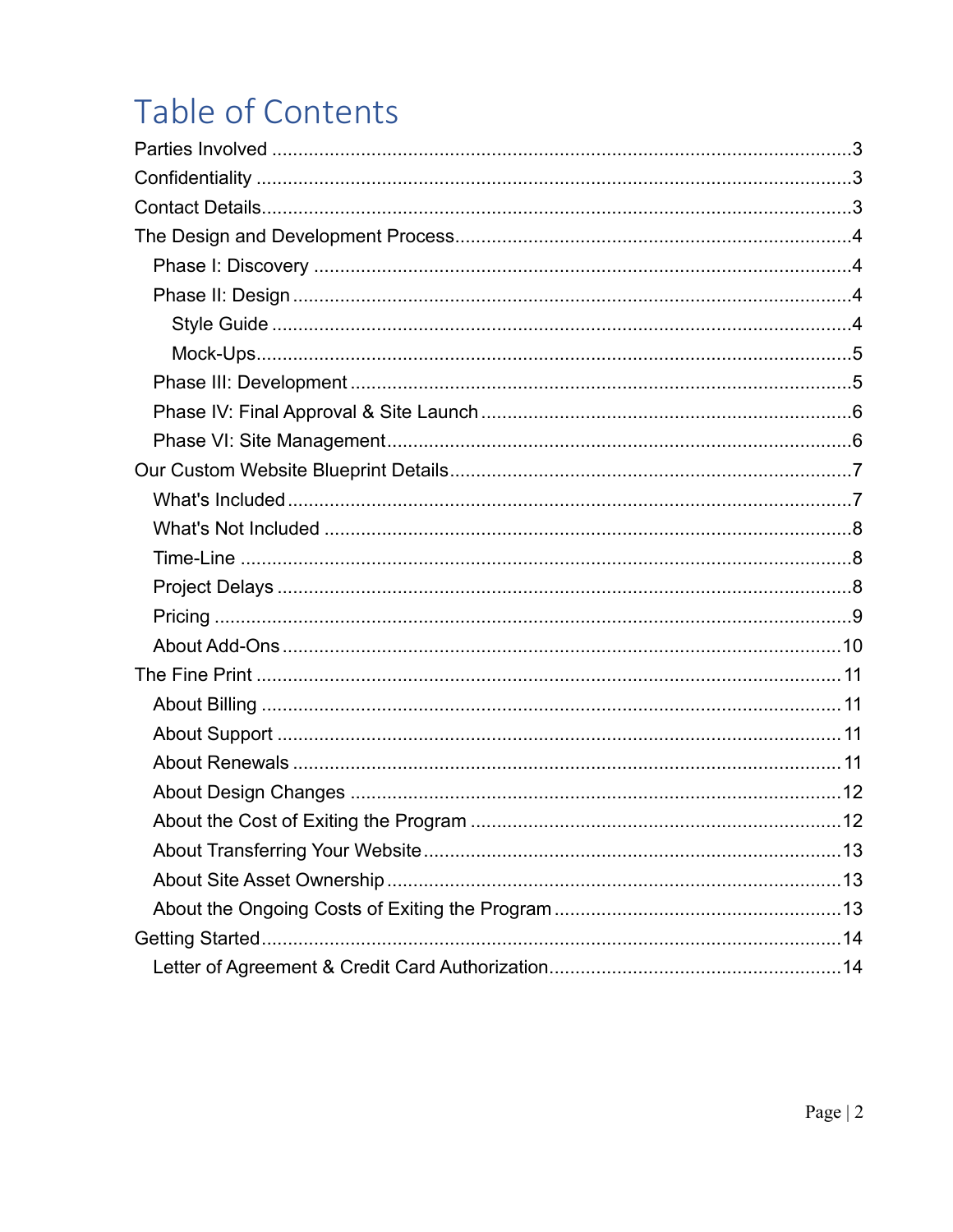# Parties Involved

Phillip Crum-OnlineIncomeLLC.com, dba PracticeMentors.us; "Site Provider" (Your name here!)-(Your company name here); "Client"

# Confidentiality

The information contained within this document is considered confidential to "Client", "Site Provider" and its' partners. We undertake the responsibility to ensure that this information does not enter the public domain and any communication, written or verbal, is kept confidential to both parties.

# Contact Details

 Please address any/all site related questions to: Phillip Crum – pcrum@OnlineIncomeLLC.com – 469-536-2347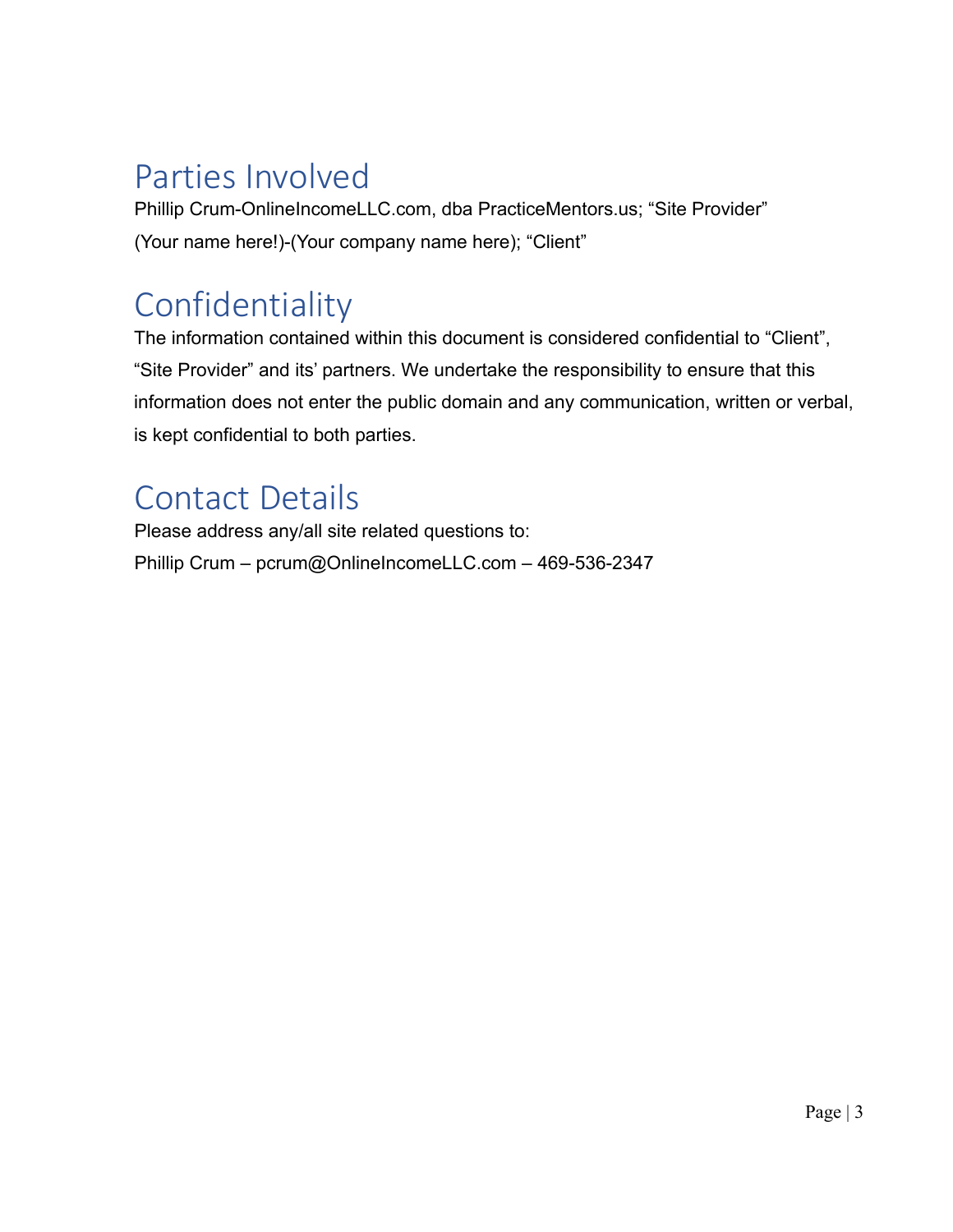# The Design and Development Process

This document is meant to provide you with insights into our process, what you can expect from us and what we expect from you.

### Phase I: Discovery

**Objective:** It is during this phase that site map, functionality and end goals of the website are determined. This is a *mandatory* phase of the process. The primary reasons for this are to uncover hidden expectations, create a shared road-map and avoid project creep.

### Phase II: Design

**Objective:** The design phase is all about making the lion's share of *design* decisions.

## Style Guide

A style guide is a simplified document that includes the core brand colors and fonts (usually supplied in discovery either as a logo or through research into an existing digital presence). It will also include a few conceptual paragraphs and buttons to show generally what the look and feel of the site's elements will be. This is an opportunity for some creative input from the client team.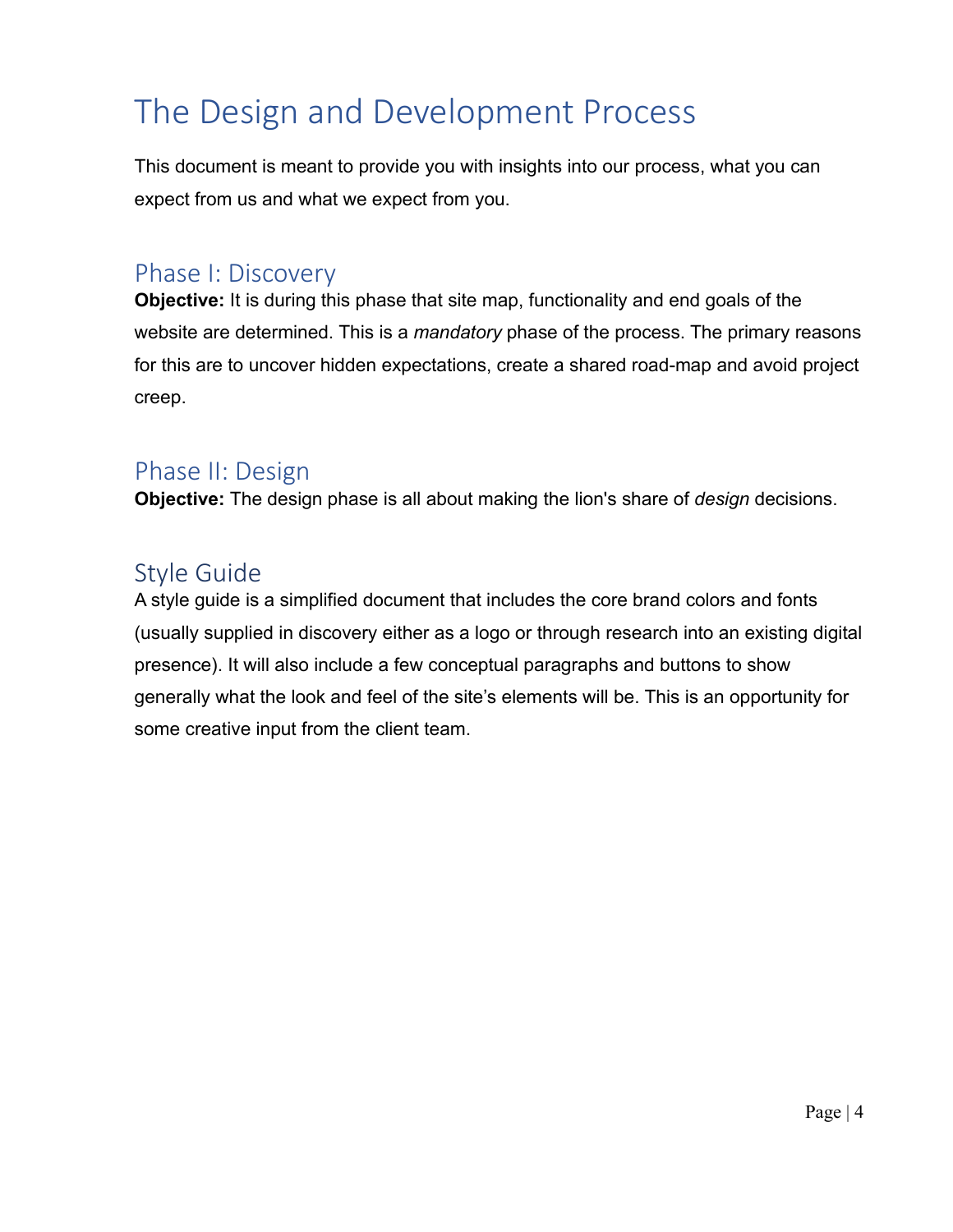## Mock-Ups

Mock-Ups will be created for the:

- Standard Header
- Standard Footer
- Standard Page template
- Blog Page template
- Standard Post template
- Custom Post template (if applicable)
- Standard eCommerce Product Page (if applicable)

Generally, these are the most design intensive pages and will give a sense of the overall direction of the project. The Home page is typically developed last and so a mock-up is not delivered. Once the mock-ups are approved, the Development phase can begin.

### Phase III: Development

**Objective:** To build a functioning website per discussions with the Client.

The Development Phase involves the work required to:

- create the overall staging site and its architecture
- install all "included functionality" plugins
- integrate Client's branded color scheme
- integrate Client's existing content

Typically, *this phase is the longest phase.* Once the developers believe the site is ready for review by Client we will contact you to schedule a review of work completed so far for feedback, comments, and pre-approval.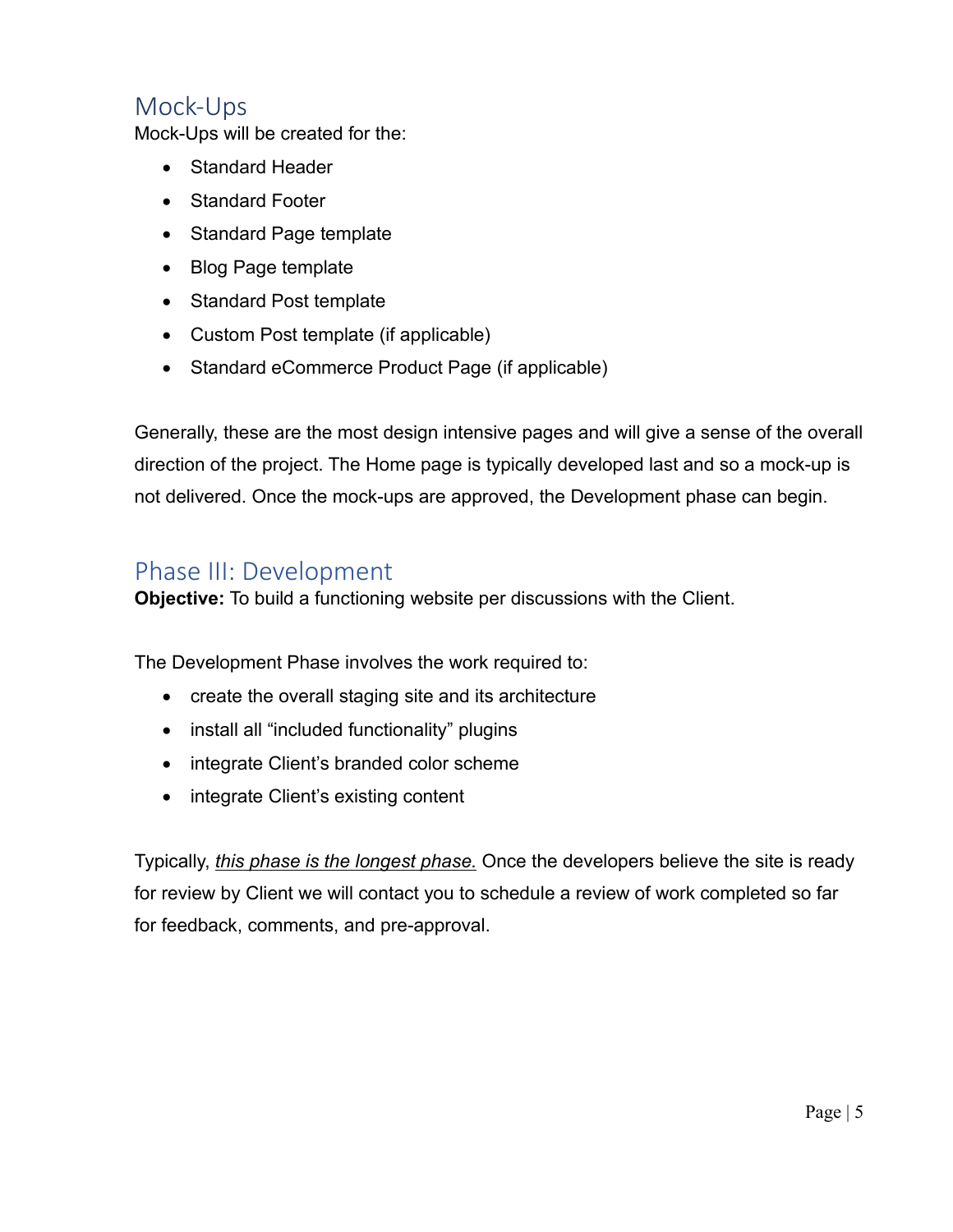### Phase IV: Final Approval & Site Launch

**Objective:** Client will make final approvals and the site will be taken "live".

The site will be tested and prepared for launch. Once the site is ready to go live and Client has approved the final product, the Site Provider will switch the domain name over and take it live.

### Phase VI: Site Management

**Objective:** This is a two-fold objective:

- 1. To provide an acknowledged post-launch period of time to freely and quickly trouble-shoot any problems that may arise. Once the site is live, the Site Developer will place it into, "active management" for 30 days. During this period no ticket limits are imposed and any changes required, are made.
- 2. After 30 days, the site moves into passive management where Client is managing most things day-to-day *on the content side* while the Site Provider focuses on server and stack (WordPress, plugins and theme) management. Once in passive management, ticket limits are put in place and anything beyond the scope of those tickets will be considered billable work.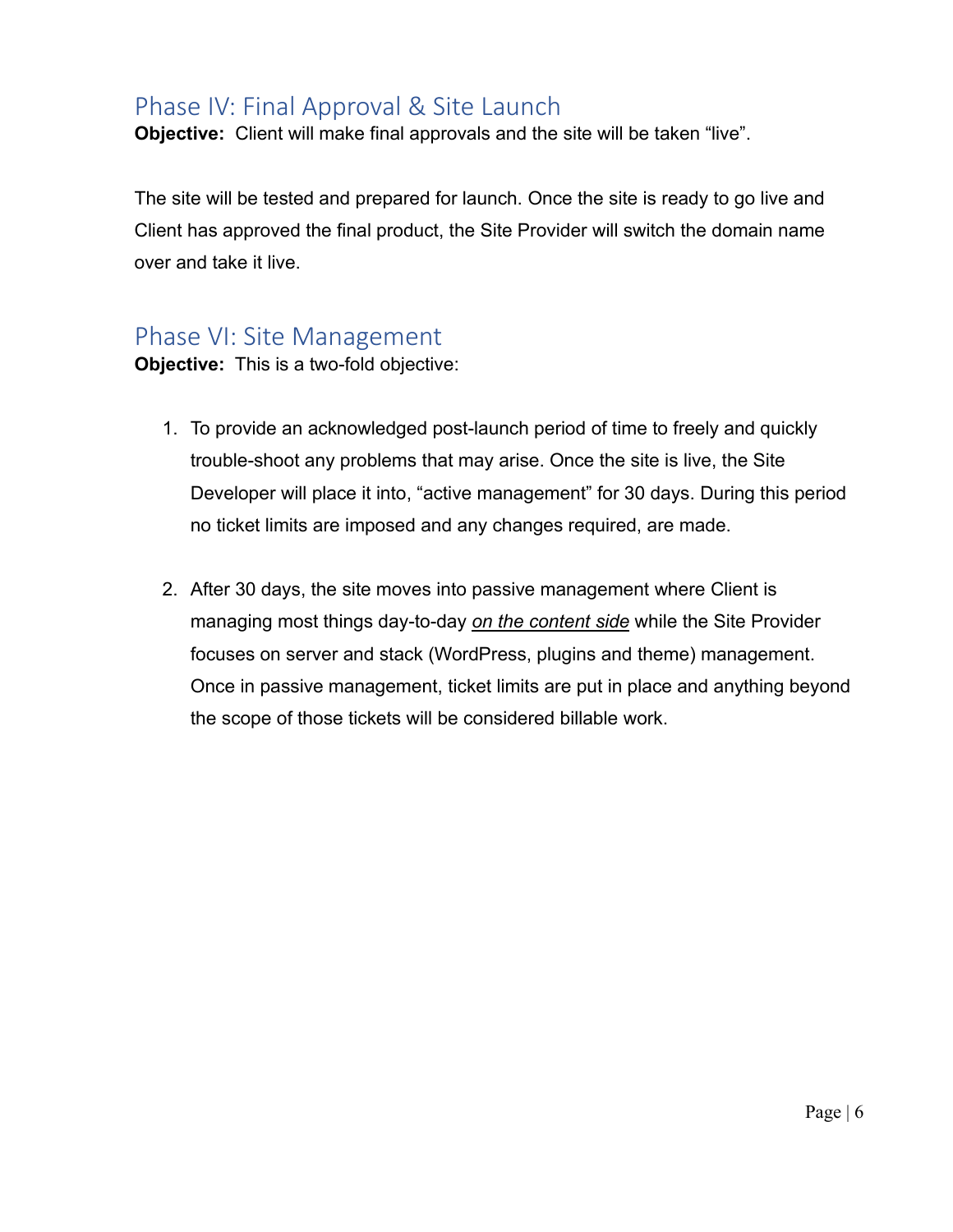# Our Custom Website Blueprint Details

# What's Included

#### **Hosting-Website**

Semi-Private Server

Server-Level Security

Site-Level Security

Daily Backups (30-Day Rotation)

Security Certificate

Staging Site Capability

#### **Hosting: Audio/Video file accts** (*limited*)

#### **Website Development**

Basic Branding

Posts, Pages, Blog

Forms Functionality & Management

PMP Platform Integration

#### **Content Development**

Content Posting Discount (50%)

#### **Mobile Website**

Responsive, mobile friendly

#### **Content Distribution Functionality**

CDN-Content Distribution Network

Content Distribution Channels

#### **SEO Set Up**

Site-wide SEO "rules" in place.

Google Integration

Google Analytics Set Up

Image compression acct set up

#### **Website Maintenance/Plugin Management**

Software updates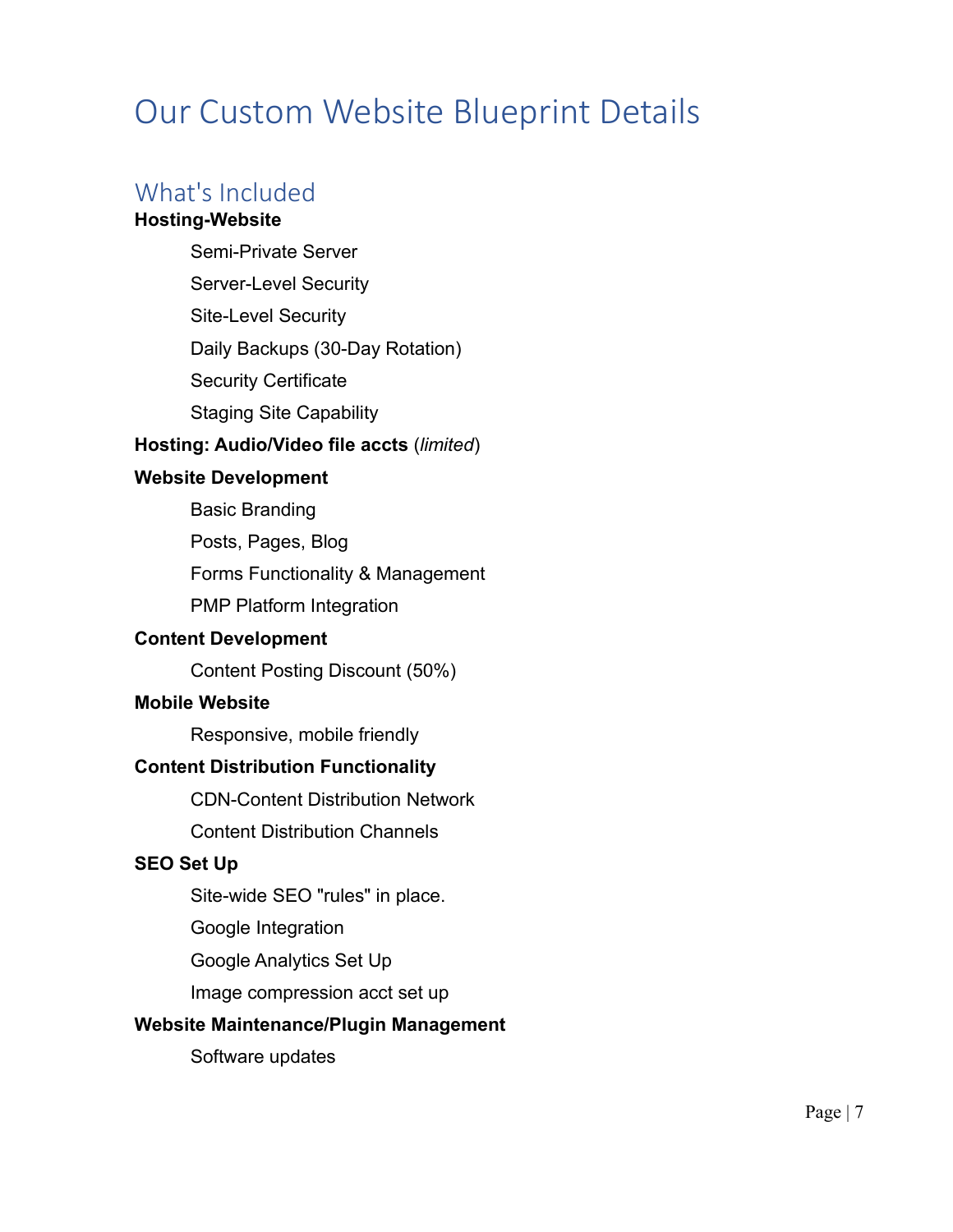## What's Not Included

Most basic functionality is included in our standard website service package and is listed in the section above. A second layer of popular functionalities called, "Add-Ons", are clearly listed on the Pricing page that follows. If a desired addition is not expressly listed in these two areas it will be considered a, "Custom Add-On", for purposes of pricing.

### Time-Line

Our goal is to get a new website up as quickly as possible. The way we implement this model is to set a launch date approximately four to eight weeks from when you first sign the letter of agreement, as the launch date for the new website.

In order to get a website up in that short time-frame, we take a modular approach to design, development, and launch. We identify the 'mission-critical' modules (like a home page, product or service page, and contact page) and relegate all other modules to 'if it can be ready by launch date' status (like an about page, blog page or targeted landing page). We will work with your team to identify the mission-critical modules in the Discovery Phase and set our focus as a result.

## Project Delays

The most complicated and time-consuming aspect of any web project is the creation and curation of content (text, images and video). *It is the one aspect of the entire process that is most often not directly under our control and the most likely to cause project delays.*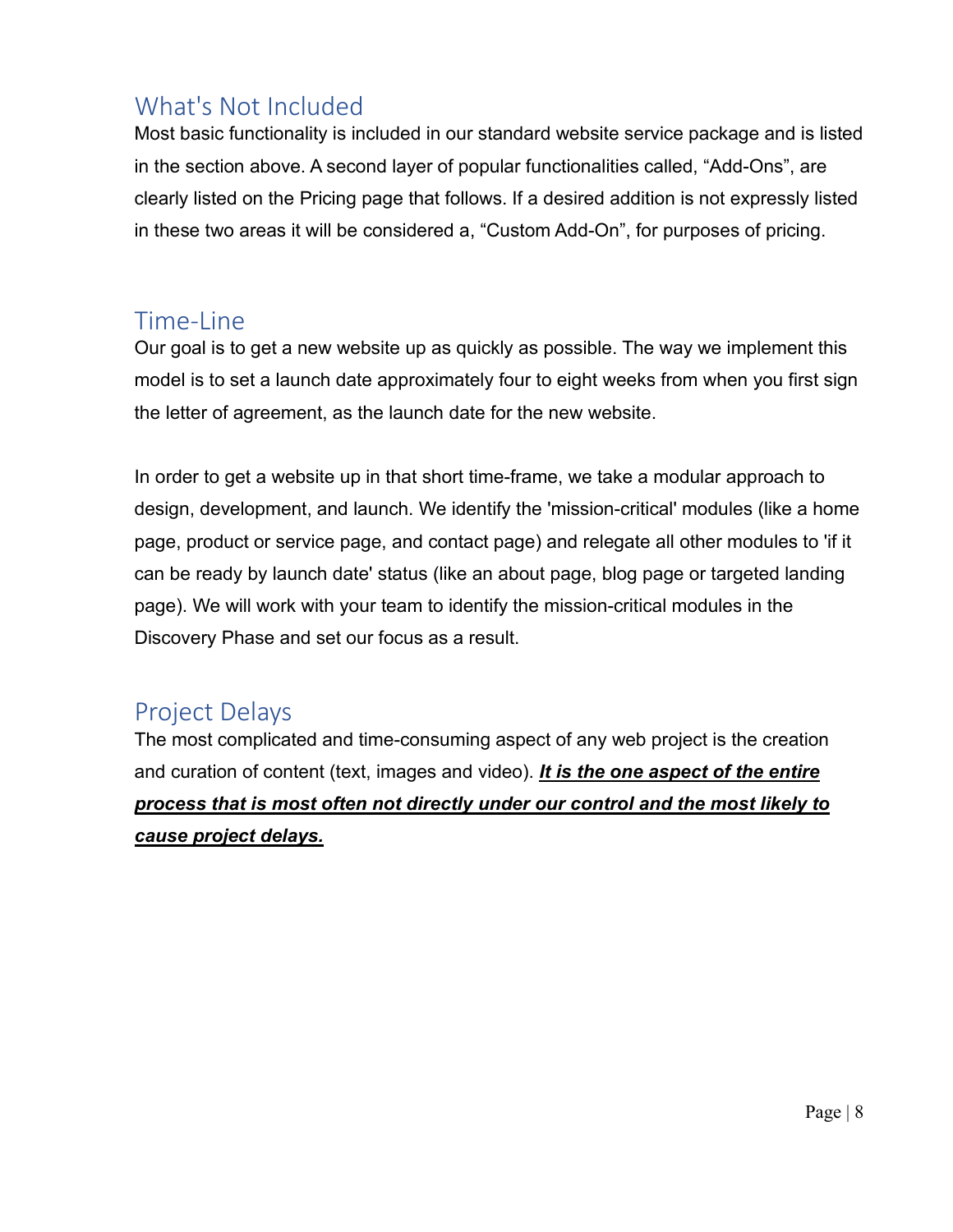# Pricing

Our pricing is also designed in a modular way to allow for more focused projects. Below is a breakdown of pricing on a per month basis.

| <b>Program</b>                          |     |       | Up-Front   Monthly   Initial Term   Thereafter |                     |
|-----------------------------------------|-----|-------|------------------------------------------------|---------------------|
| <b>Website Design &amp; Development</b> |     |       |                                                |                     |
| <b>Custom Website Blueprint</b>         | \$0 | \$159 | 36 mos                                         | \$99/m <sub>o</sub> |

| <b>Program</b>                        | a la carte       | <b>Monthly</b> | <b>Initial Term</b> | <b>Thereafter</b> |
|---------------------------------------|------------------|----------------|---------------------|-------------------|
| <b>Content Development</b>            |                  |                |                     |                   |
| <b>Content Development Consulting</b> | \$125/hr         |                |                     |                   |
| Logo Development                      | \$595            |                |                     |                   |
| <b>Professional Photography</b>       | bid              |                |                     |                   |
| <b>Writing Services</b>               | $$50 + .08/word$ |                |                     |                   |
| Your "Story"                          | \$200            |                |                     |                   |
| <b>Text Editing Services</b>          | \$75/hr          |                |                     |                   |
| Audio Recording & Editing             | \$125/hr         |                |                     |                   |
| Video Recording & Editing             | \$195/hr         |                |                     |                   |
| <b>Interactive Forms Conversion</b>   | $$100 + $5/pg$   |                |                     |                   |

| <b>Program</b>                       | <b>Up-Front</b> | <b>Monthly</b> | Initial Term | <b>Thereafter</b> |
|--------------------------------------|-----------------|----------------|--------------|-------------------|
| <b>Localized Marketing</b>           |                 |                |              |                   |
| Claim/Setup Google My Places Acct    | \$75/hr         |                |              |                   |
| Directory(s) Set Up (12)             | \$250           |                |              |                   |
| Social Media Platform Set Up (2)     | \$200           |                |              |                   |
| Social Media Platform Management (2) |                 | $+$ \$50/mo    |              |                   |
| ActiveCampaign Acct Set-Up           | \$75            |                |              |                   |
| Email Marketing Mgmt (via A/C)       |                 | $+$100/mo$     |              |                   |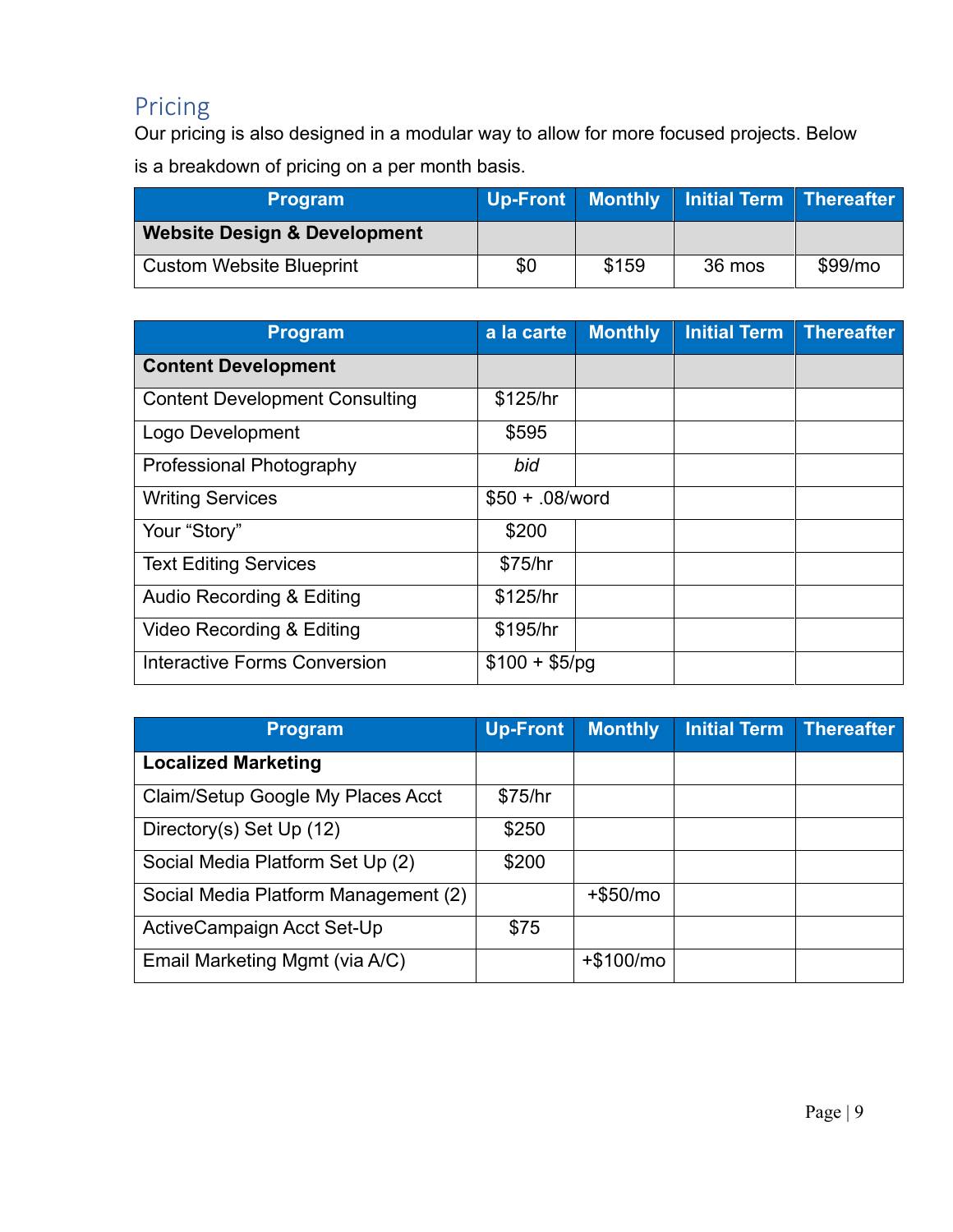| <b>Program</b>                   |                | Up-Front Monthly Initial Term Thereafter |  |
|----------------------------------|----------------|------------------------------------------|--|
| <b>Content Distribution</b>      |                |                                          |  |
| Distribution functionality setup | \$50           |                                          |  |
| <b>Content Posting &amp; SEO</b> | \$50/per piece |                                          |  |

| <b>Program</b>                 | Up-<br><b>Front</b> | <b>Monthly</b> | <b>Initial Term</b> | <b>Thereafter</b> |
|--------------------------------|---------------------|----------------|---------------------|-------------------|
| <b>Sales Functionality</b>     |                     |                |                     |                   |
| eCommerce Set-Up               | \$250               |                |                     |                   |
| eCommerce Management           |                     | $+$ \$50/mo    |                     |                   |
| <b>Courseware Set-Up</b>       | \$350               |                |                     |                   |
| <b>Courseware Management</b>   |                     | $+$ \$50/mo    |                     |                   |
| "Course" Development           | \$195/hr            |                |                     |                   |
| eCommerce and Courseware Setup | \$395               |                |                     |                   |
| eCommerce and Courseware Mgmt  |                     | $+ $125/hr$    |                     |                   |

### About Add-Ons

"Add-Ons" are modules that you will need based upon additional site functionality that you request. All of these extensions and software packages come with initial costs and on-going hard-cost expenditures for continual upgrades, regular license fee renewals, and management labor. The costs for these on-going expenses are handled in much the same manner as the Standard Website Services Program:

- Add-Ons and/or Custom Development Modules usually require an up-front fee to cover additional labor for set-up of these modules.
- Monthly fees for Add-Ons and/or Custom Development Modules are added to the base monthly fee.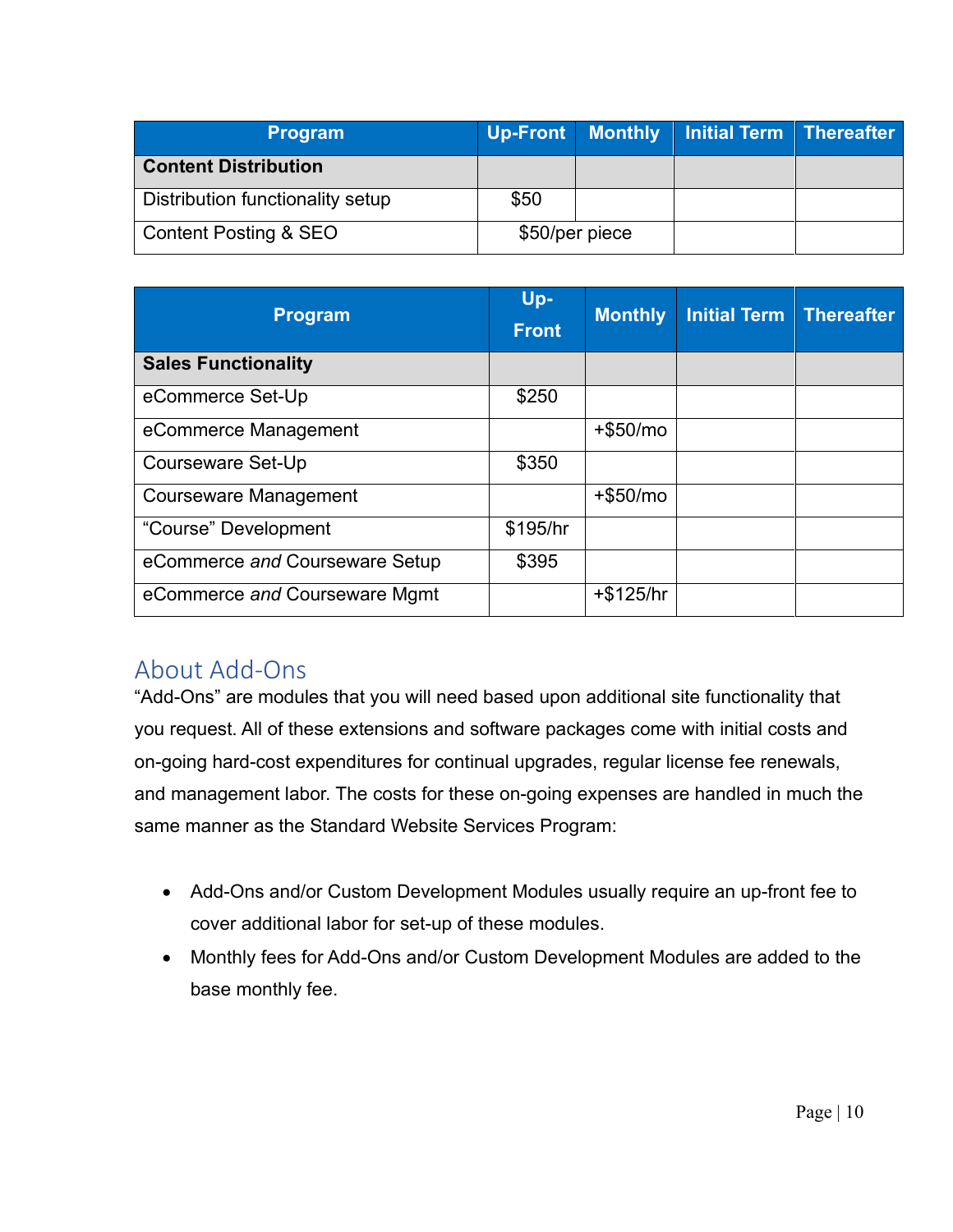# The Fine Print

# About Billing

- All of our products require an up-front, three-year commitment
- Client's site fees are due/payable 1<sup>st</sup> of each month
- Credit cards keep our billing-labor costs down, please

# About Support

- All site-related technical issues will be handled by Site Provider through a support-ticket submission system.
- There is a 2-tickets per month limit to technical support issue tickets that may be submitted for *client-generated* issues.
- There is a 2-tickets per month limit to content-posting related support tickets that may be submitted for *client-generated* issues.
- Once these ticket submission limit(s) have been reached each subsequent support ticket will be billed at \$75/hr. *(Check the training video tutorials first!)*

## About Renewals

- After the 3rd year, you will be automatically renewed for a new one-year commitment (paid monthly).
- Automatic one-year renewals will continue throughout our working partnership.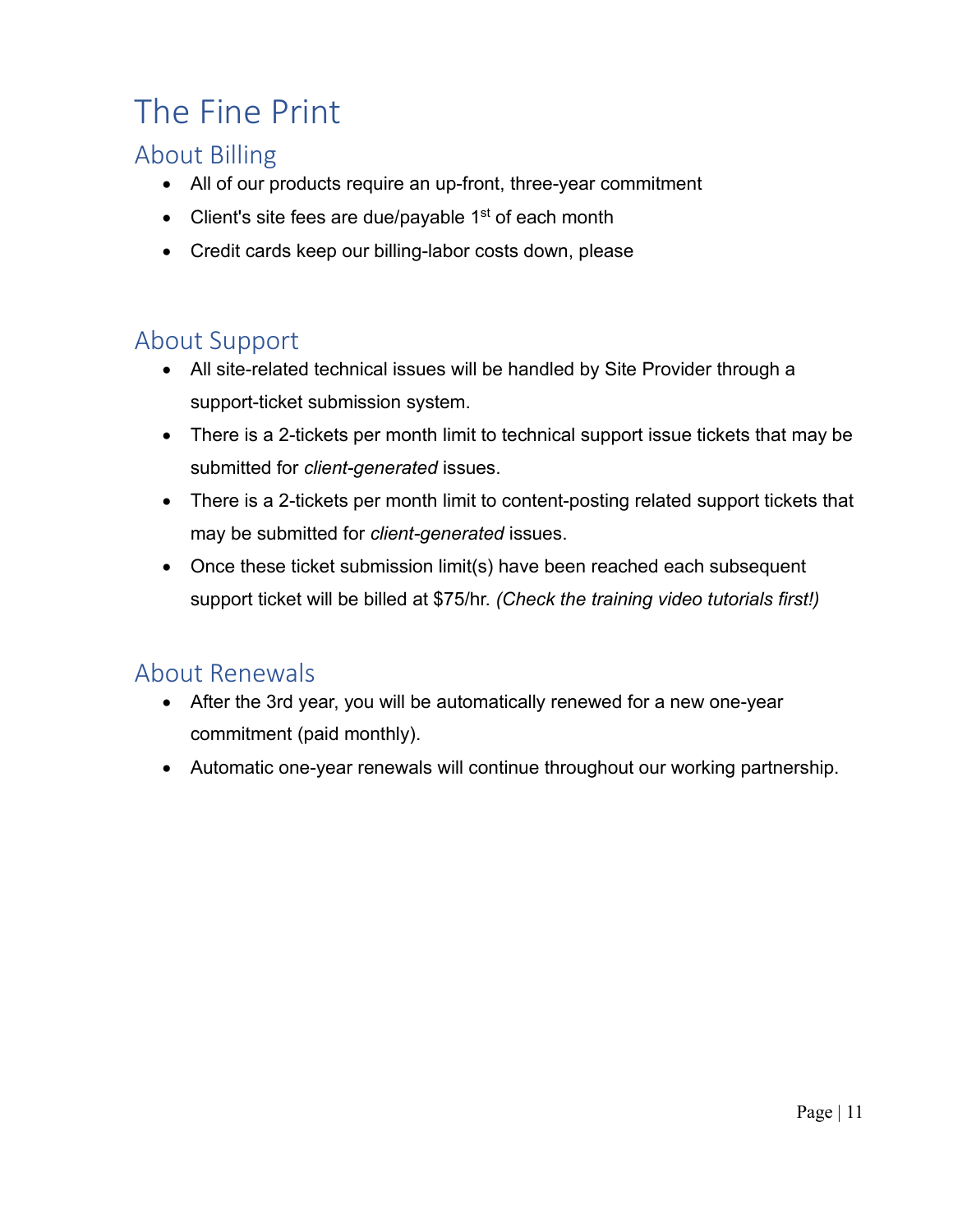## About Design Changes

The design you sign off on is the design that's included in your initial 36-month management fee. Nevertheless, it is good to change the look of a website on a regular basis. Here is the schedule the Site Provider uses to determine the cost of a new look:

- **During Initial 36-Month Term:** if there is a request for a major design change during the 36 months *after the site is completed and signed-off,* there is an additional \$1500, one-time, up-front charge to redo the site design.
- **4 th Year and Beyond:** At the client's request, a new site design may be developed and the monthly service fee will assessed at \$129/mo for an additional 48-month term.

## About the Cost of Exiting the Program

You are free to shutter or transfer the site at any time during the term of this agreement, however, you will be charged:

- a \$2,400 exit fee covers the original web-dev labor costs not yet billed or passed on to client for:
	- *Structure development*
	- *Included module acquisition, licensing, and development*
	- *Requested module acquisition, licensing, and development*
	- *Custom module acquisition, licensing, and development*
- These costs cover incurred expenses only and do not include any additional requests for services. That is outlined separately, below.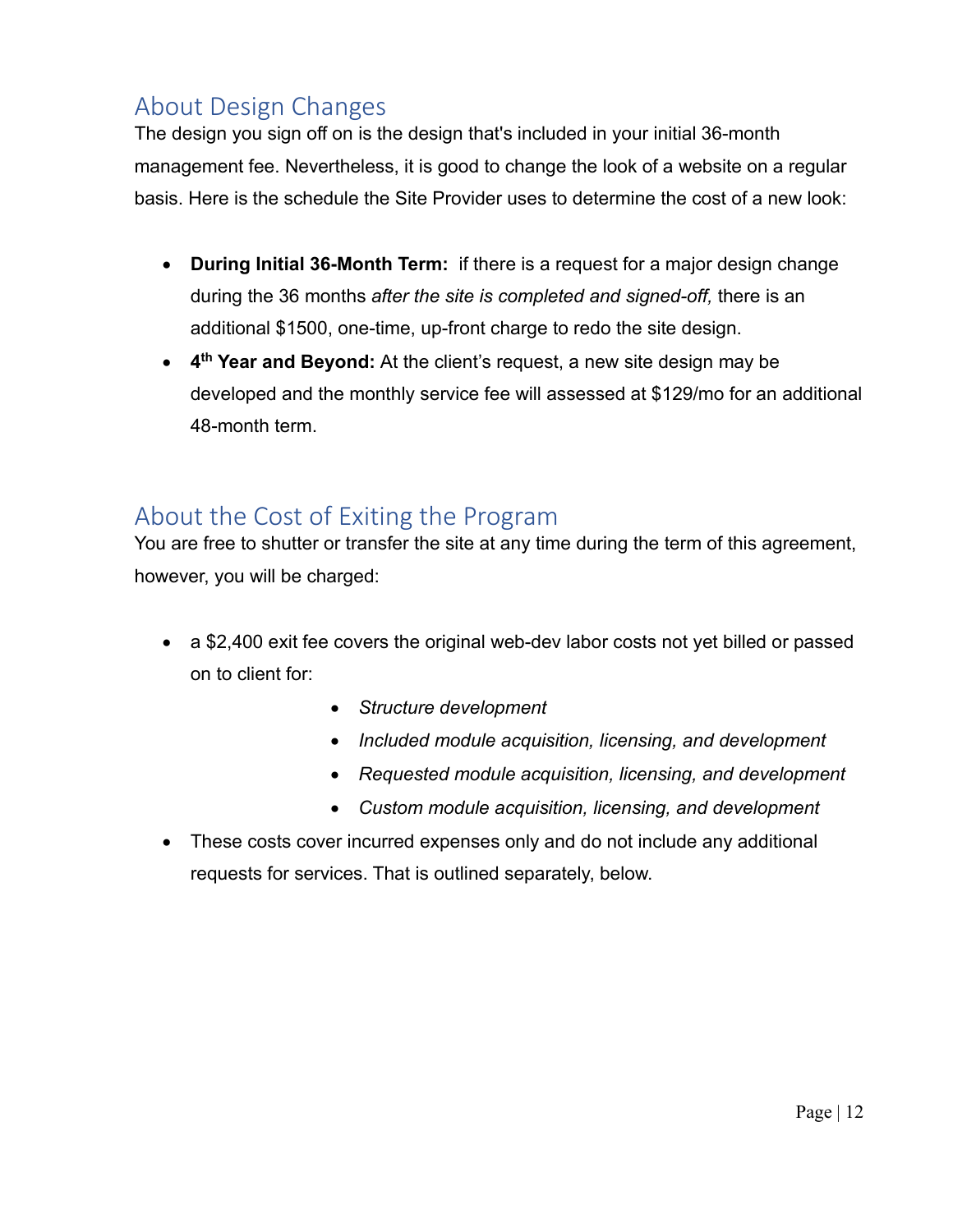# About Transferring Your Website

Within 5 business days of receipt of your written 30-day notice of intent to suspend service, Site Developer will provide a digital file, a back-up, of your site in its' entirety. You may provide this file to your new hosting company and they will be glad to assist you in setting up your site in their hosting environment. Please keep in mind that while total functionality will remain intact, none of the shared plugin functionality employed will be licensed and as such will not be eligible for software updates. You will be responsible for obtaining your own license for each affected plugin or service.

Your website will be taken offline within thirty calendar days of receiving your written confirmation to suspend service.

### About Site Asset Ownership

- Client owns all of the *content*. All of it.
- Site Provider owns all *non-content* assets.

## About the Ongoing Costs of Exiting the Program

The primary benefits of a site management service have been clearly outlined elsewhere in this document. Please know that once you exit our management program you will be responsible for:

- Updating the platform software
- Updating the platform software plugins and license renewals
- Updating the theme software and the theme's annual license renewal
- Maintaining software updates for Requested Add-Ons and license renewals
- **Maintaining Custom Module Add-On functionality and license renewals**
- All technical trouble-shooting issues (IT)